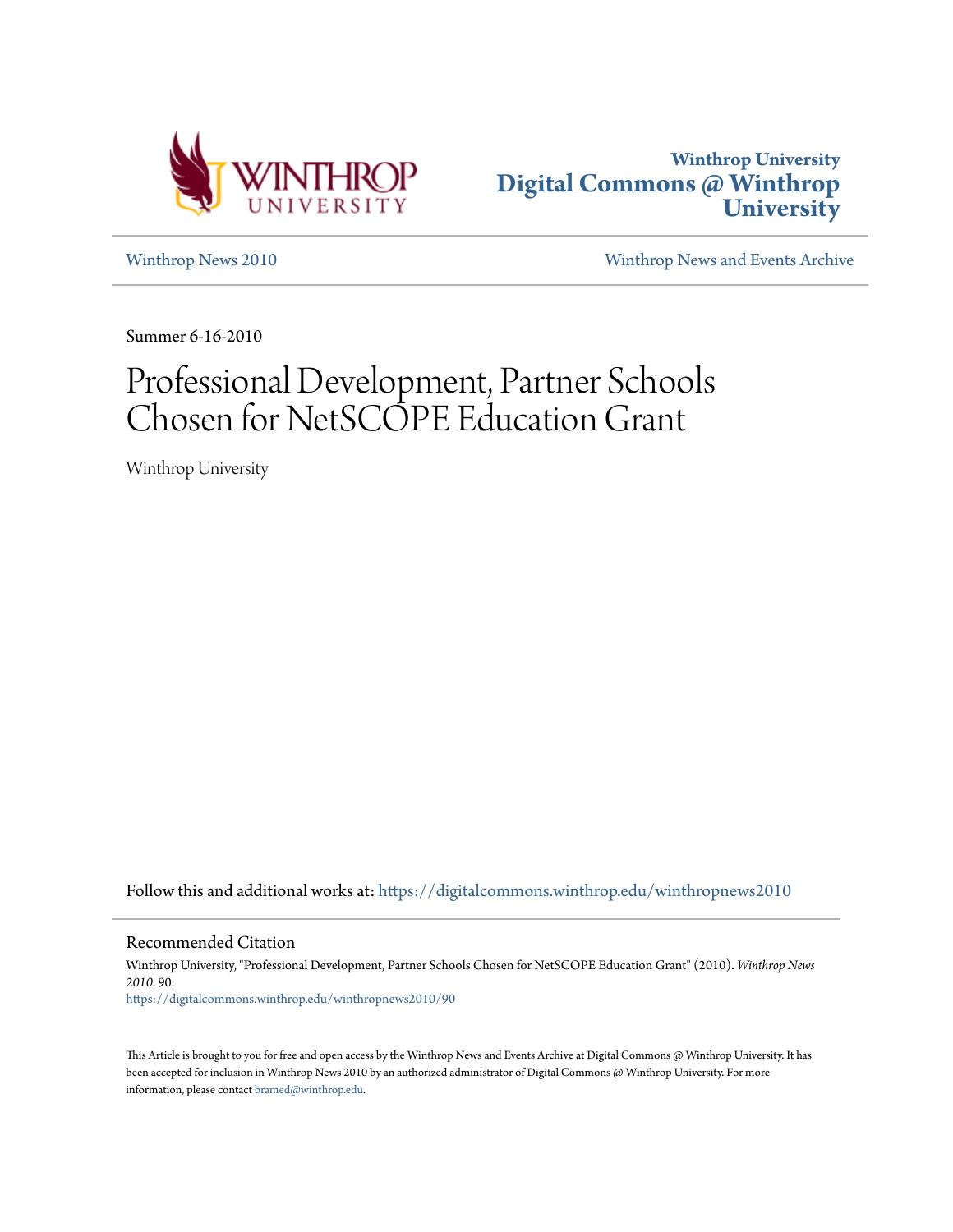上没有。

**C** SHARE

All News

Archives

RSS News Feeds

Winthrop in the News

06/16/2010 **Professional Development, Partner Schools Chosen for NetSCOPE Education Grant**

## **Quick Facts**

**ABOUT ADMISSIONS & AID ACADEMICS STUDENT LIFE ATHLETICS GIVING**

WINTHROP

UNIVERSITY

 $\blacksquare$  The program is designed to improve student academic achievement from kindergarten through 12th grade in area districts by strengthening teacher candidates' training in the schools.  $\blacksquare$  The partnership will involve the Rock Hill, Fort Mill, Clover, York, Lancaster County, Chester County, Fairfield County, Union County and Cherokee County school districts.



ROCK HILL, S.C. - Winthrop University's Richard W. Riley College of Education, along with the nine school districts involved in a \$7.5 million **Teacher Quality Partnership Grant**, have identified the six professional development schools and 16 partner schools that will collaborate in a partnership to improve teacher effectiveness and student achievement.

The partnership will involve the Rock Hill, Fort Mill, Clover, York, Lancaster County, Chester County, Fairfield County, Union County and Cherokee County school districts.

Lisa Johnson

Named **NetSCOPE for Network of Sustained, Collaborative, Ongoing Preparation for Educators**, the program is designed to improve student academic achievement from kindergarten through 12th grade in area districts by strengthening teacher candidates' training in the schools. Central to the plan is the establishment of the network of professional development and partner schools in high-need locations, so Winthrop faculty can work with teachers at those selected schools.

Winthrop was the only institution in South Carolina and one of only 28 institutions nationally to be chosen to participate in this **five-year Teacher Quality Partnership grant program** through the **U.S. Department of Education**. It is expected to bring more than \$7 million in federal funds to Winthrop.

**NetSCOPE** will focus on five goals: improving student academic achievement in targeted high-need schools; improving professional learning for school-university faculty and teacher candidates; strengthening the pre-baccalaureate education of teacher candidates; increasing support for new teachers in the high-need districts; and implementing ongoing, accessible school leadership programs.

Education faculty members will meet with teachers at the selected schools during a June 27-29 retreat, according to **Lisa Johnson, NetSCOPE project director**. During that time, participants will build a plan for what the partnership work will look like for the next three years.

**Dr. Kristi Woodall**, superintendent of **Union County schools**, said school officials are excited about the opportunity to work with Winthrop. "This partnership will benefit our teachers as they serve as mentors for teacher candidates. In addition, the quality instructional practices learned by staff members in professional development training will benefit our students," she said.

The Union school district is already reaping rewards. **Cindy Langley**, director of secondary education in Union County, said: "Five of our teachers will participate in graduate courses this summer to receive endorsements to teach Advanced Placement English Literature and Advanced Placement Government, and this fall principals will participate in a workshop to sharpen their skills in working